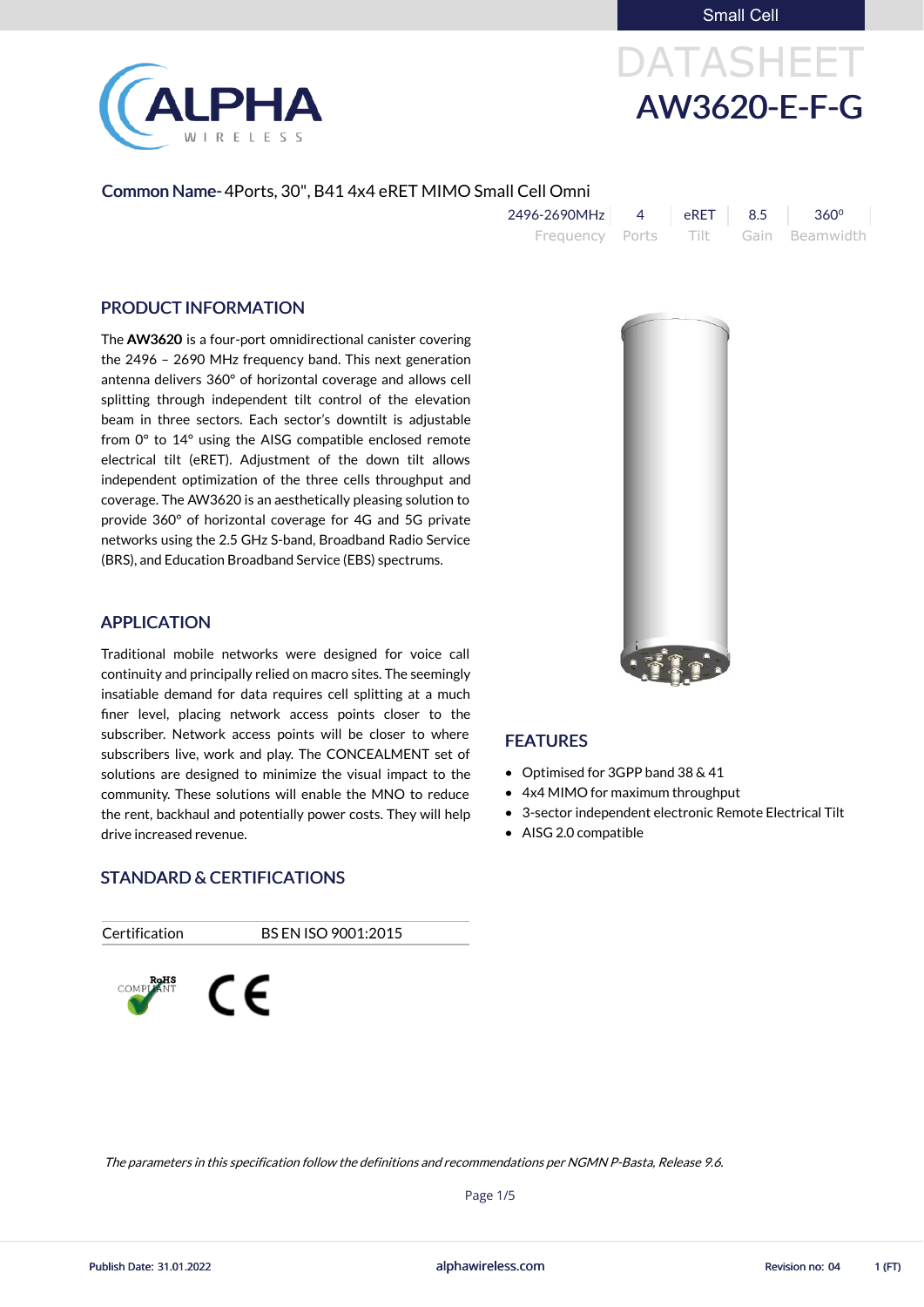

## AW3620-E-F-G

### TECHNICAL SPECIFICATION

| <b>Electrical Specifications</b>        |              |            |                               |  |
|-----------------------------------------|--------------|------------|-------------------------------|--|
| <b>Frequency Range</b>                  |              | <b>MHz</b> | 2496-2690MHz                  |  |
| Polarisation                            |              | Degree     | $+/- 45^{\circ}$ Slant Linear |  |
| Gain                                    | <b>Basta</b> | dBi        | $8.0 \pm 0.5$                 |  |
|                                         | Max          | dBi        | 8.5                           |  |
| Azimuth Beamwidth                       |              | Degree     | 360 <sup>°</sup>              |  |
| Elevation Beamwidth                     |              | Degree     | $12^{\circ}$                  |  |
| <b>Electrical Downtilt</b>              |              | Degree     | $TO0 - T140$                  |  |
| <b>Electrical Downtilt Deviation</b>    |              | Degree<    | 1 <sup>0</sup>                |  |
| Impedance                               |              | Ohms       | 50                            |  |
| <b>VSWR</b>                             |              | $\prec$    | 1.43                          |  |
| <b>Return Loss</b>                      |              | dB         | 15                            |  |
| <b>Isolation</b>                        |              | dB         | 28                            |  |
| Passive Intermodulation                 |              | dBc<       | $-150$                        |  |
| Upper Sidelobe Suppression, Peak to 20° |              | dB         | 18                            |  |
| <b>Cross-Polar Discrimination</b>       |              | dB         | 12                            |  |
| Maximum Effective Power Per Port        |              | W          | 50                            |  |

### Representative Pattern Files





For radiation pattern files, please login at www.alphawireless.com

alphawireless.com

Publish Date: 31.01.2022 **Publish Date: 31.01.2022** alphawireless.com **alphawireless.com** Revision no: 04 1 (FT)

Page 2/5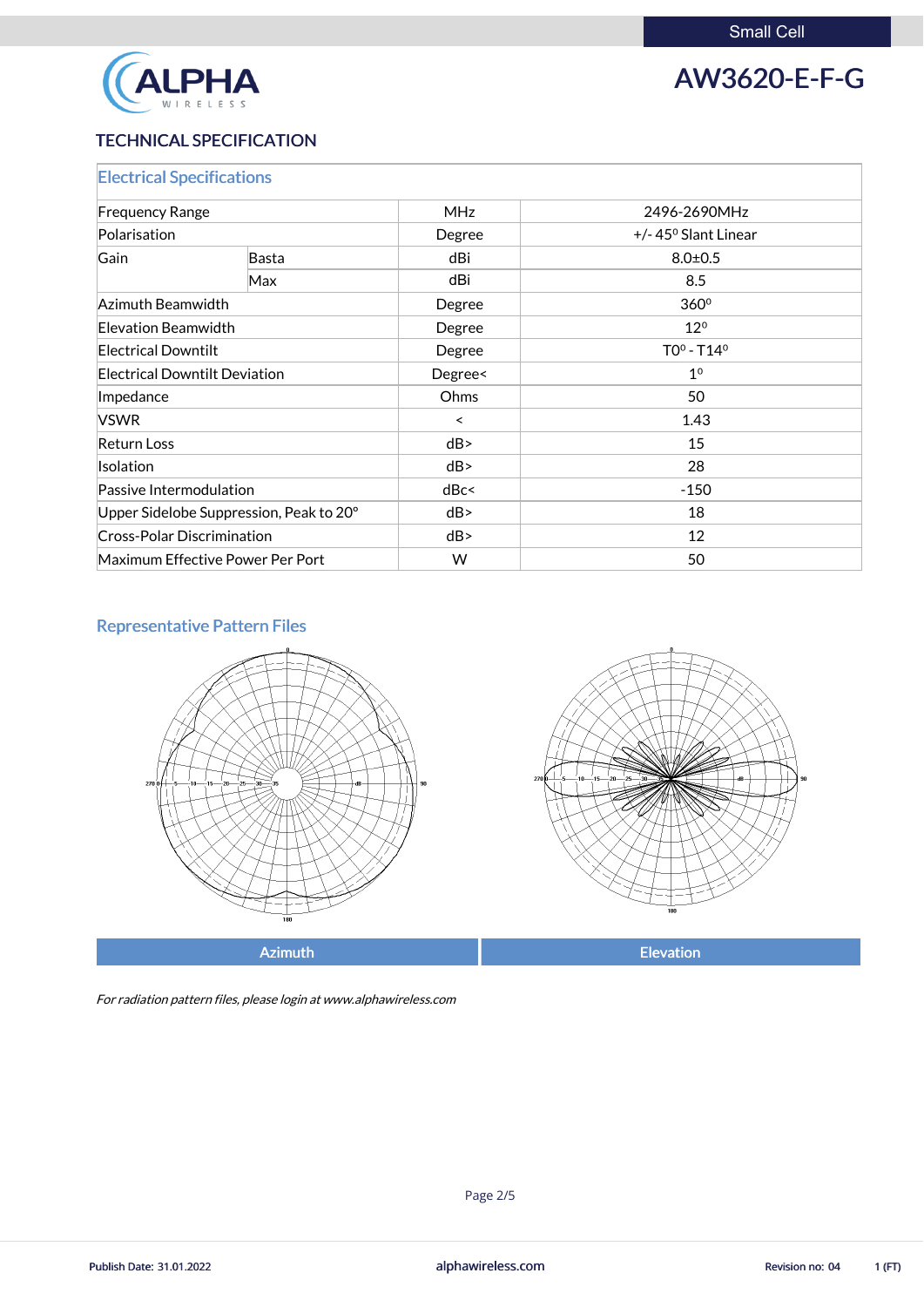

## AW3620-E-F-G

### TECHNICAL SPECIFICATION

| <b>Mechanical Specifications</b>                |                              |                                               |
|-------------------------------------------------|------------------------------|-----------------------------------------------|
| <b>Dimensions</b>                               | $mm$ (in)                    | 749 (29.5) x 220 (8.7)                        |
| Packing Size (LxWxD)                            | $mm$ (in)                    | 830 (32.7) x 295 (11.6) x 445 (17.5)          |
| Net Weight (antenna)                            | kg(lb)                       | 8.5(18.7)                                     |
| Net Weight (mount)                              | kg(lb)                       | 7.5(16.5)                                     |
| <b>Shipping Weight</b>                          | kg(lb)                       | 16(35.2)                                      |
| Connector Type (Female)                         |                              | 4.3-10 and N Type (GPS)                       |
| Connector Quantity                              | $\overline{\phantom{a}}$     | $5(4 \times 4.3 - 10 \& 1 \times N$ Type GPS) |
| <b>Connector Position</b>                       |                              | <b>Bottom</b>                                 |
| Windload Frontal (at Rated Wind Speed: 150km/h) | $N$ (lbf)                    | 130 (30)                                      |
| Windload Lateral (at Rated Wind Speed: 150km/h) | $N$ (lbf)                    | 130 (30)                                      |
| Survival Wind Speed                             | $km/h$ (mph)                 | 200(125)                                      |
| Radome Material                                 |                              | <b>UV-Stabilised PVC</b>                      |
| Radome Colour                                   | <b>RAL</b>                   | 9010                                          |
| <b>Product Compliance Environmental</b>         | -                            | <b>RoHS</b>                                   |
| Lightning Protection                            |                              | <b>DC Grounded</b>                            |
| Cold Temperature Survival                       | $^{\circ}$ C ( $^{\circ}$ F) | $-40(-40)$                                    |
| Hot Temperature Survival                        | $^{\circ}$ C ( $^{\circ}$ F) | 70 (158)                                      |
| $\mathsf{IP}$ Rating                            |                              |                                               |

## Array Layout and RET Information

|  |                             |                |                                          |               |                  | Configuration                          |                                                         |
|--|-----------------------------|----------------|------------------------------------------|---------------|------------------|----------------------------------------|---------------------------------------------------------|
|  |                             |                |                                          |               |                  | 2496 - 2690 MHz                        | One RET for both arrays: Y1, Y2 x 3 Sectors             |
|  |                             |                |                                          |               |                  | <b>Total Quantity</b>                  | Three RET Motor Controllers                             |
|  |                             |                |                                          |               |                  | <b>Location and Interface</b>          |                                                         |
|  | Y1                          | Y <sub>2</sub> |                                          |               |                  | <b>RET Controller Location</b>         | Inside antenna radome housing                           |
|  |                             |                |                                          |               |                  | <b>RET</b> Interface                   | Pair of AISG 8 Pin DIN connectors, one male, one female |
|  |                             |                | Note: Coloured box                       |               |                  | <b>RET Interface Quantity</b>          | One pair of AISG 8 Pin DIN connectors, one per sector   |
|  |                             |                |                                          |               |                  | <b>RET</b> Interface Location          | On connector plate located at bottom of antenna         |
|  |                             |                | sizes do not represent<br>antenna sizes. |               |                  | <b>Electrical</b>                      |                                                         |
|  |                             |                |                                          | Input Voltage | $10 - 30V$       |                                        |                                                         |
|  | Array                       |                | Frequency<br><b>MHz</b>                  | <b>Ports</b>  | <b>RET</b><br>ID | Power Idle Mode                        | $\leq 1W$                                               |
|  | Y1                          |                | 2496 - 2690                              | $1 - 2$       | 1                | <b>Power Active Mode</b>               | < 10W                                                   |
|  | $\sim$ $\sim$ $\sim$ $\sim$ |                |                                          |               |                  | $D \cdot \alpha + \alpha \cdot \alpha$ | 2000/100020                                             |

alphawireless.com

Page 3/5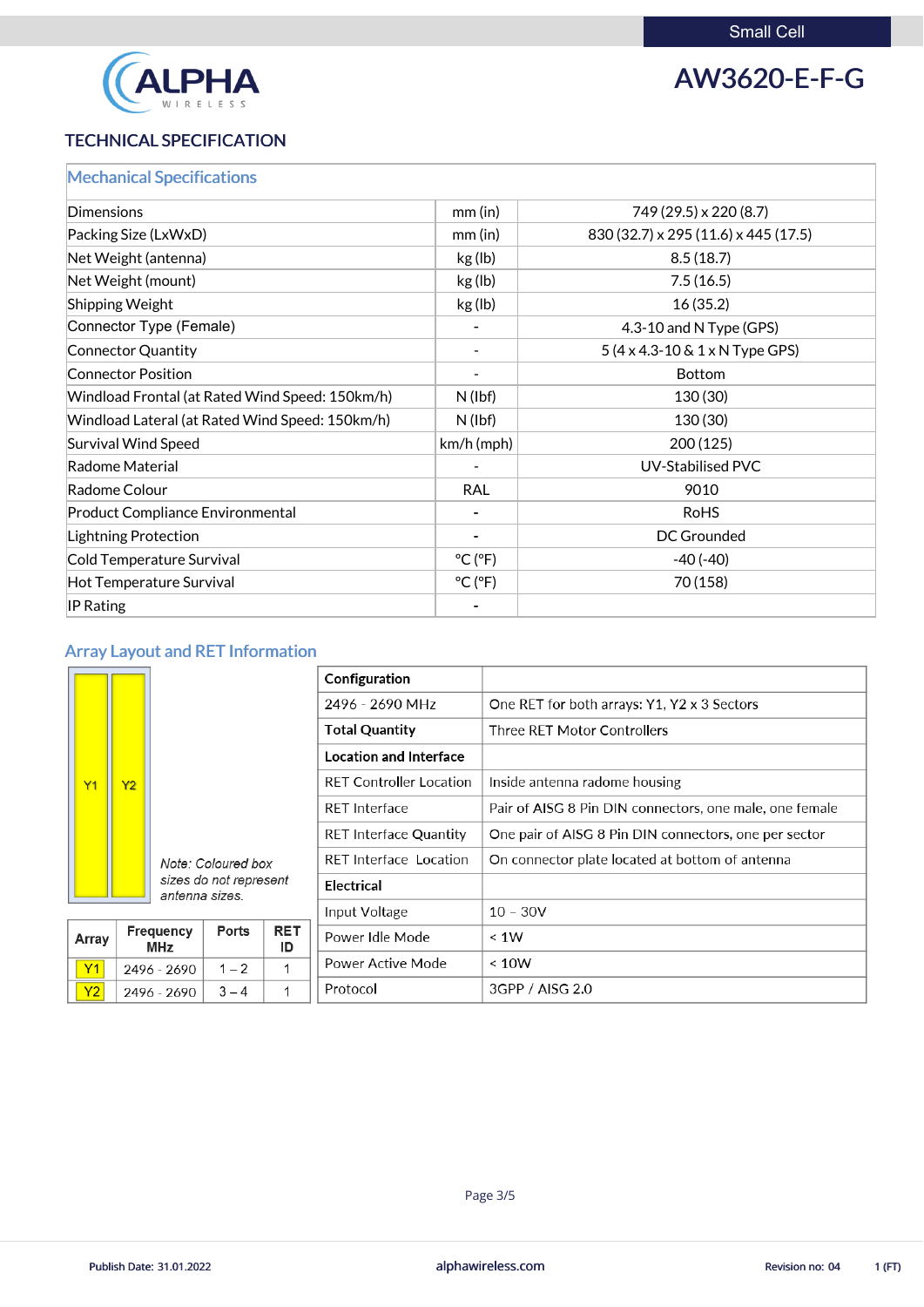Small Cell

## AW3620-E-F-G



#### All measurements are in mm (in)







Page 4/5

Publish Date: 31.01.2022 **alphawireless.com** alphawireless.com Revision no: 04 1 (FT)